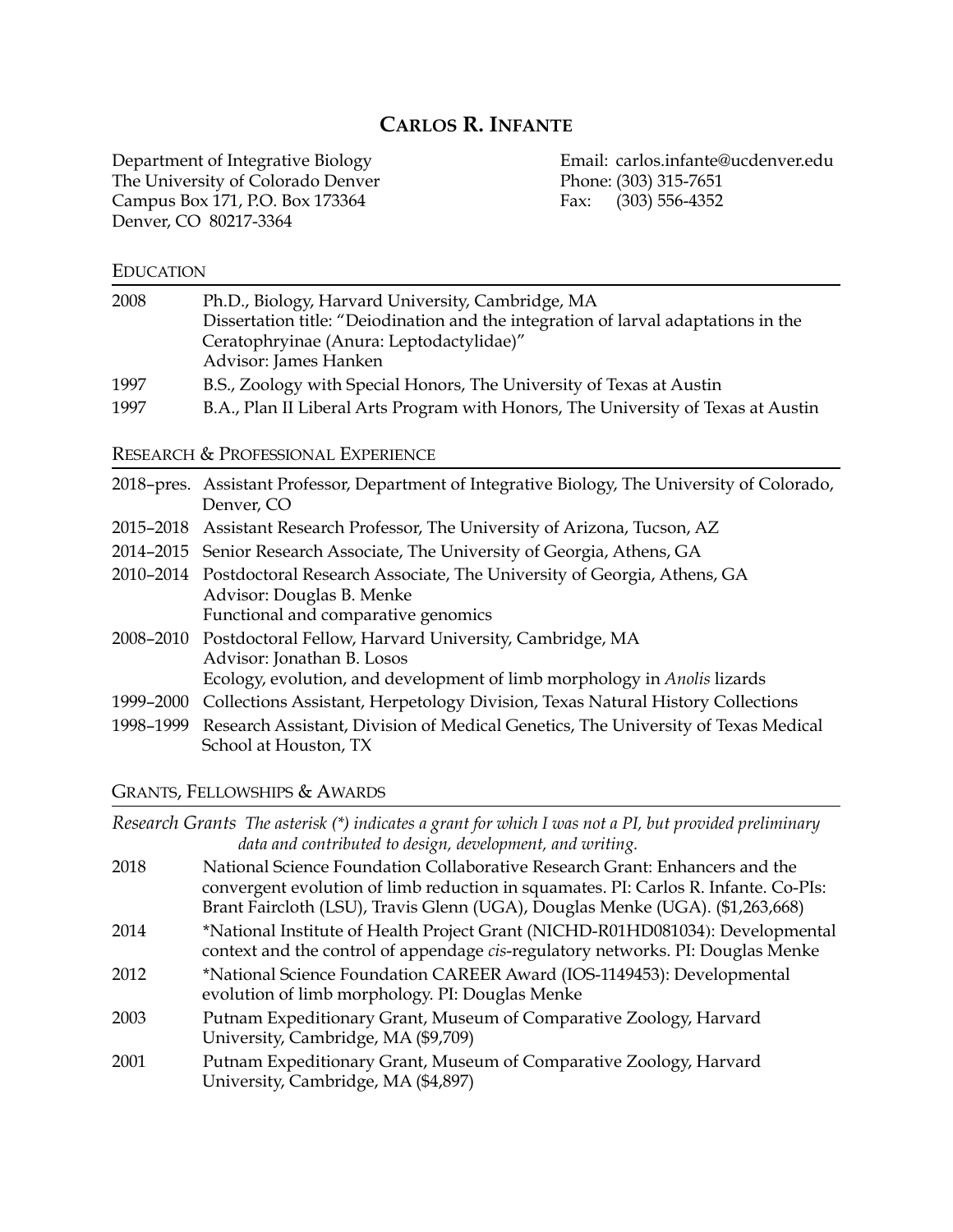### 2015 Trainee Travel Award, Society for Developmental Biology and the Pan-American Society for Evolutionary Developmental Biology (\$400) 2007 Ford Fund Fellowship, Museum of Comparative Zoology, Harvard University, Cambridge, MA 2003 Milton L. Shifman Endowed Scholarship, Marine Biological Laboratory, Woods Hole, MA

#### 2002–2005 Graduate Research Fellowship, National Science Foundation, (\$114,000)

#### **PUBLICATIONS**

- Ching, ST, **CR Infante**, W Du, A Sharir, S Park, DB Menke, and OD Klein. 2018. Isl1 mediates expansion of mesenchymal cells in the developing external genitalia via regulation of *Bmp4*, *Fgf10*, and *Wnt5a*. Human Molecular Genetics 27(1):107–119. [DOI:10.1093/hmg/ddx388](https://doi.org/10.1093/hmg/ddx388) [PMID:29126155](https://www.ncbi.nlm.nih.gov/pubmed/29126155)
- **Infante, CR**, AM Rasys, and DB Menke. 2018. Appendages and gene regulatory networks: Lessons from the limbless. Genesis 56(1) e23078. [DOI:10.1002/dvg.23078](https://doi.org/10.1002/dvg.23078) [PMID: 29076617](https://www.ncbi.nlm.nih.gov/pubmed/29076617)
- Tollis, M, ED Hutchins, J Stapley, SM Rupp, WL Eckalbar, I Maayan, E Lasku, **CR Infante**, SR Dennis, JA Robertson, CM May, MR Crusoe, E Bermingham, DF DeNardo, ST Hsieh, RJ Kulathinal, MJ Huentelman, WO McMillan, DB Menke, SC Pratt, JA Rawls, O Sanjur, J Wilson-Rawls, MA Wilson Sayres, RE Fisher, and K Kusumi. 2018. Comparative genomics reveals accelerated evolution in conserved pathways during the diversification of anole lizards. Genome Biology and Evolution. [DOI:10.1093/gbe/evy013](https://doi.org/10.1093/gbe/evy013) [PMID:29360978](https://www.ncbi.nlm.nih.gov/pubmed/29360978)
- Wang, JS, **CR Infante**, S Park, and DB Menke. 2018. PITX1 promotes chondrogenesis and myogenesis in mouse hindlimbs through conserved regulatory targets. Developmental Biology 434(1):186–195. [DOI:10.1016/j.ydbio.2017.12.013](https://doi.org/10.1016/j.ydbio.2017.12.013) [PMID:29273440](https://www.ncbi.nlm.nih.gov/pubmed/29273440)
- Domyan, ET, Z Kronenberg, **CR Infante**, AI Vickery, SA Stringham, R Bruders, MW Guernsey, S Park, J Payne, RB Beckstead, G Kardon, DB Menke, M Yandell, and MD Shapiro. 2016. Molecular shifts in limb identity underlie development of feathered feet in two domestic avian species. Elife 2016(5): e12115. [DOI:10.7554/eLife.12115](https://doi.org/10.7554/eLife.12115) [PMID:26977633](https://www.ncbi.nlm.nih.gov/pubmed/26977633)
- **Infante, CR**, AG Mihala, S Park, JS Wang, KK Johnson, JD Lauderdale, and DB Menke. 2015. Shared *cis*-regulatory activity in the limbs and phallus and functional divergence of a limbgenital enhancer in snakes. Developmental Cell 35: 107–119. [DOI:10.1016/j.devcel.2015.09.003](https://doi.org/10.1016/j.devcel.2015.09.003) [PMID: 26439399](https://www.ncbi.nlm.nih.gov/pubmed/26439399) **Covered by National Public Radio's "Science Friday" and National Geographic's "Not Exactly Rocket Science" blog.**
- Park, S\*, **CR Infante\***, LC Rivera-Davila†, and DB Menke. 2014. Conserved regulation of hoxc11 by pitx1 in *Anolis* lizards. Journal of Experimental Zoology. Part B, Molecular and Developmental Evolution 322(3):156–165. [DOI:10.1002/jez.b.22554](https://doi.org/10.1002/jez.b.22554) [PMID: 24376195](https://www.ncbi.nlm.nih.gov/pubmed/24376195)
- **Infante, CR\***, S Park\*, AG Mihala, DM Kingsley, and DB Menke. 2013. Pitx1 broadly associates with limb enhancers and is enriched on hindlimb *cis*-regulatory elements. Developmental Biology 374(1):234–244. [DOI:10.1016/j.ydbio.2012.11.017](https://doi.org/10.1016/j.ydbio.2012.11.017) [PMID:23201014](https://www.ncbi.nlm.nih.gov/pubmed/23201014)
- Bloom, S, C Ledon-Rettig, **CR Infante**, A Everly, J Hanken, and N Nascone-Yoder. 2013. Developmental origins of a novel gut morphology in frogs. Evolution & Development 15(3): 213–223.
- Zimmerman, JM, **CR Infante**, J Hanken, and L Olsson. 2013. Morphology of the cranial skeleton and musculature in the obligate carnivorous tadpole of *Lepidobatrachus laevis* (Anura, Ceratophryidae). Acta Zoologica 94(1):101–112.

#### *Fellowships and Awards*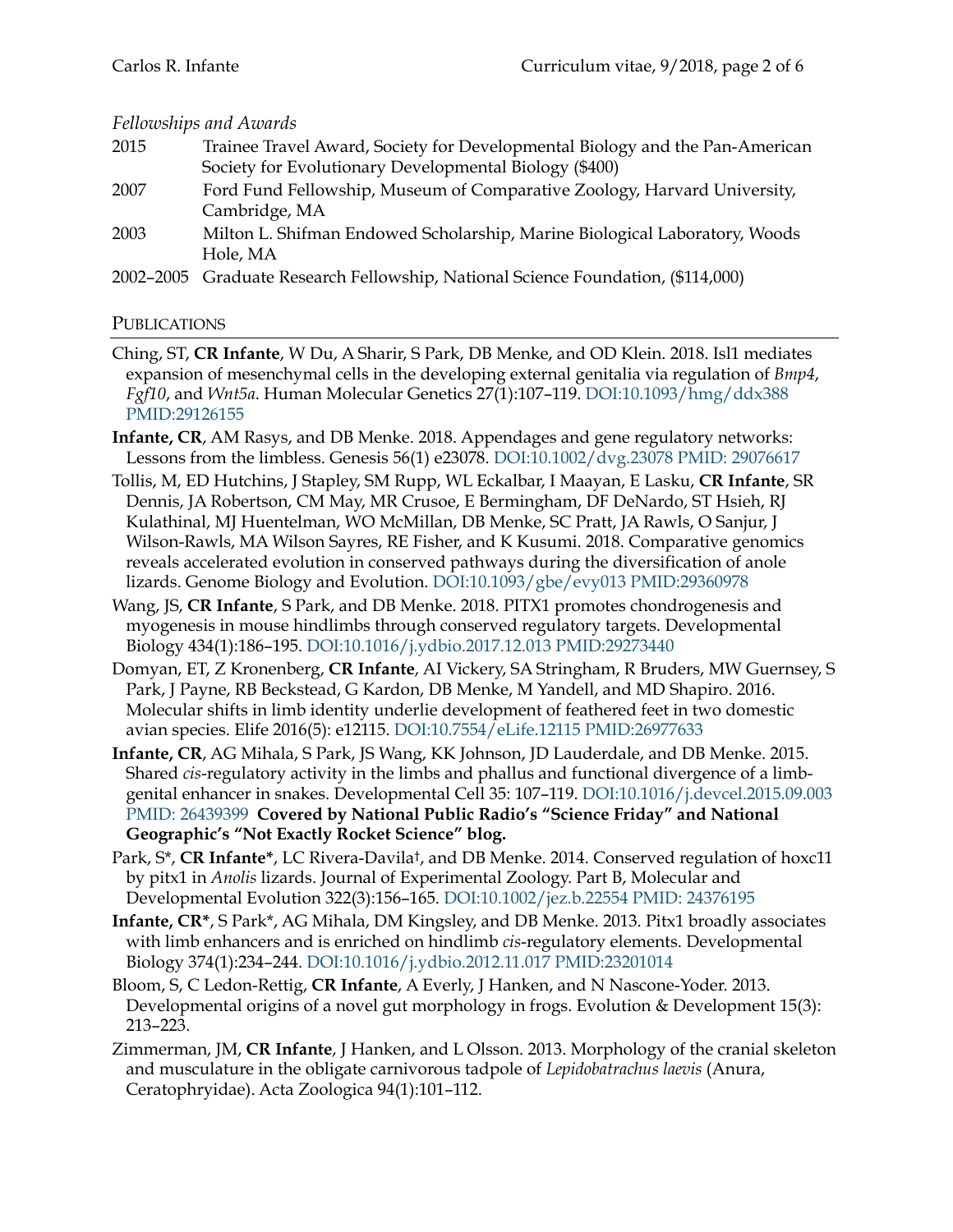- Eckalbar, WL, E Lasku, **CR Infante**, RM Elsey, GJ Markov, AN Allen, JJ Corneveaux, JB Losos, DF DeNardo, MR Huentelman, J Wilson-Rawls, A Rawls, and K Kusumi. 2012. Somitogenesis in the anole lizard and alligator reveals evolutionary convergence and divergence in the amniote segmentation clock. Developmental Biology 363(1):308–319.
- Siler, CD, LJ Welton, RM Brown, **CR Infante**, and AC Diesmos. 2011. *Ophiophagus hannah* (King Cobra). Diet. Herpetological Review 42(2):297.
- LaDuc, TJ, and **CR Infante**. 2001. New Texas county records of amphibians and reptiles. Herpetological Review 32(4):284–285.

# *In Preparation*

**Infante, CR**, S Park, JS Wang, S Pau†, J Sanders, S Poe, S Pierce, RE Glor, L Mahler, JB Losos, DM Kingsley, and DB Menke. Functional divergence of a *Tbx4* enhancer and the adaptive radiation of *Anolis* lizards. To be submitted to Nature.

*The asterisk (\*) denotes equal contribution; † denotes undergraduate mentee.* 

#### RESEARCH PRESENTATIONS

#### *Invited Seminars*

| 2017 | Department of Biological Sciences, Columbia University, New York, NY                                        |
|------|-------------------------------------------------------------------------------------------------------------|
| 2016 | School of Life Sciences, Arizona State University, Tempe, AZ                                                |
| 2015 | Department of Molecular and Cellular Biology Joint Seminar Series, The University<br>of Arizona, Tucson, AZ |
| 2014 | The University of Georgia Institute of Bioinformatics, Athens, GA                                           |
| 2009 | Western Mindanao State University, Zamboanga City, Philippines                                              |

### *Contributed Talks*

- **Infante, CR**. 2018. Regulatory evolution, development, and convergence among *Anolis* lizards. Guild of Rocky Mountain Ecologists and Evolutionary Biologists, University of Colorado Mountain Research Station, CO.
- **Infante, CR**. 2017. Enhancers and the convergent evolution of limb reduction in squamates. Genome 10K and Genome Sciences Conference, Norwich, UK.
- **Infante, CR**, AG Mihala, S Park, JS Wang, and DB Menke. 2015. Disentangling the regulatory network contributing to limb evolution in *Anolis* ecomorphs. The Pan-American Society for Evolutionary Developmental Biology, Berkeley, CA.
- **Infante, CR**, JS Wang, S Park, SH Pau, AG Mihala, and DB Menke. 2015. Disentangling the regulatory network contributing to limb evolution in reptiles. International Meeting on Limb Development and Regeneration, St. Petersburg, FL.
- **Infante, CR**, S Park, and DB Menke. 2014. The evolution of limb enhancers in lizards and snakes. Joint Meeting of Ichthyologists and Herpetologists, Chattanooga, TN.
- **Infante, CR**, S Park, and DB Menke. 2014. The evolution of the regulatory control of development in vertebrate appendages. Southeastern Regional Meeting of the Society for Developmental Biology, Callaway Gardens, GA.
- **Infante, CR**, S Park, AG Mihala, and DB Menke. 2014. Using ChIP-Seq to identify limb enhancers in the lizard genus *Anolis*. Annual Meeting of the Society for Integrative and Comparative Biology, Austin, TX.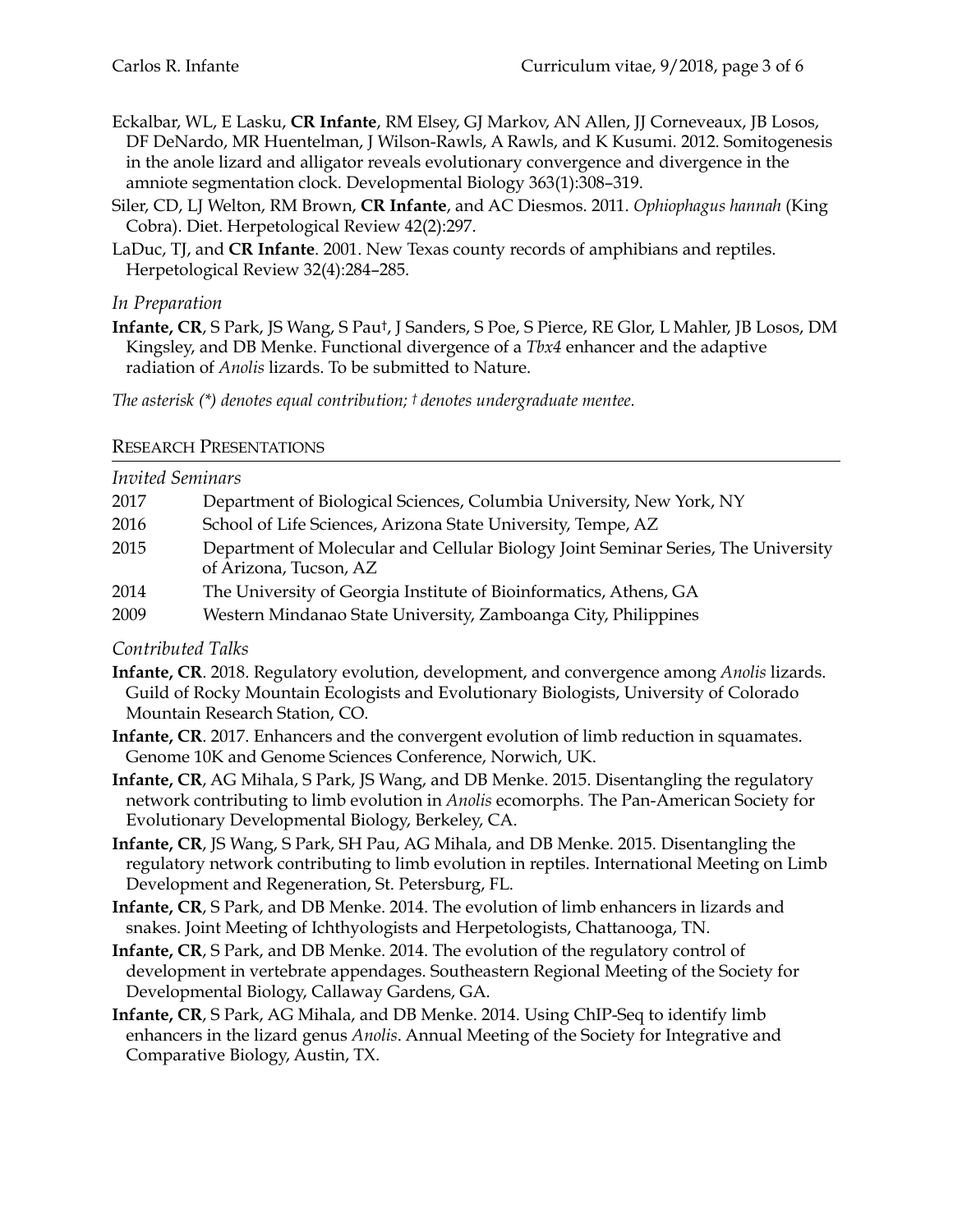- **Infante, CR**, JB Losos, and DB Menke. 2012. The developmental basis of an adaptive radiation: the evolution of limb diversity in *Anolis* lizards. Annual Meeting of the Society for Integrative and Comparative Biology, Charleston, SC.
- **Infante, CR**, RE Glor, JB Losos, DM Kingsley, and DB Menke. 2011. The developmental basis of an adaptive radiation: the evolution of limb diversity in *Anolis* lizards. Southeastern Regional Meeting of the Society for Developmental Biology, Gainesville, FL.
- **Infante, CR**. 2009. The developmental basis of limb diversity in *Anolis* lizards. Sixth *Anolis* Symposium, Cambridge, MA.
- **Infante, CR**. 2008. Deiodination and the control of metamorphosis in anuran amphibians. Annual Meeting of the Society for Integrative and Comparative Biology, San Antonio, TX.
- **Infante, CR**. 2007. Metamorphic remodeling and the evolution of larval morphology in the carnivorous tadpole *Lepidobatrachus laevis*. Annual Meeting of the Society for Integrative and Comparative Biology, Phoenix, AZ.
- **Infante, CR**. 2006. Jaws! Heterochrony and the control of metamorphosis in the carnivorous tadpole *Lepidobatrachus laevis*. Annual Meeting of the American Society of Ichthyologists and Herpetologists, New Orleans, LA.
- **Infante, CR**. 2006. Deiodinases and the control of metamorphosis in the carnivorous larvae of the anuran *Lepidobatrachus laevis*. Annual Meeting of the Society for Integrative and Comparative Biology, Orlando, FL.
- Infante, CR, and J Hanken. 2004. Thyroid hormone receptor expression and the metamorphosis and evolution of anuran jaws. Annual Meeting of the Society for Integrative and Comparative Biology, New Orleans, LA.

### *Posters*

- **Infante, CR**, S Park, J Wang, S Pau, and DB Menke. 2016. Functional divergence of a *Tbx4* enhancer and the evolution of hindlimb reduction in reptiles. Society for Developmental Biology. Boston, MA.
- **Infante, CR**, AG Mihala, S Park, and DB Menke. 2015. Limb loss and the evolution of appendage enhancers in snake genomes. The Biology of Genomes. Cold Spring Harbor Laboratory, NY.
- **Infante, CR**, S Park, JB Losos, DM Kingsley, and DB Menke. 2012. *Cis*-regulatory evolution and the control of limb development in *Anolis* lizards. Sixth International Meeting of the Latin American Society for Developmental Biology. Montevideo, Uruguay.
- **Infante, CR**, JB Losos, and DB Menke. 2010. The evolution of limb length in the lizard genus *Anolis*. Eleventh International Conference on Limb Development and Regeneration, Williamsburg, VA.
- **Infante, CR**, and J Hanken. 2005. Metamorphosis and the evolution of jaw morphology in the carnivorous anuran tadpole *Lepidobatrachus laevis*. Fifteenth International Congress of Comparative Endocrinology, Boston, MA.

| <b>Teaching</b> |                                                                            |  |
|-----------------|----------------------------------------------------------------------------|--|
| 2018            | Instructor, "Genetics", University of Colorado Denver                      |  |
| 2018            | Co-Instructor, "Genetic and Molecular Networks", University of Arizona     |  |
| 2006            | Teaching Fellow, "Foundations of Biological Diversity", Harvard University |  |
| 2005            | Teaching Fellow, "Integrative Biology of Organisms", Harvard University    |  |

# TEACHING EXPERIENCE & MENTORSHIP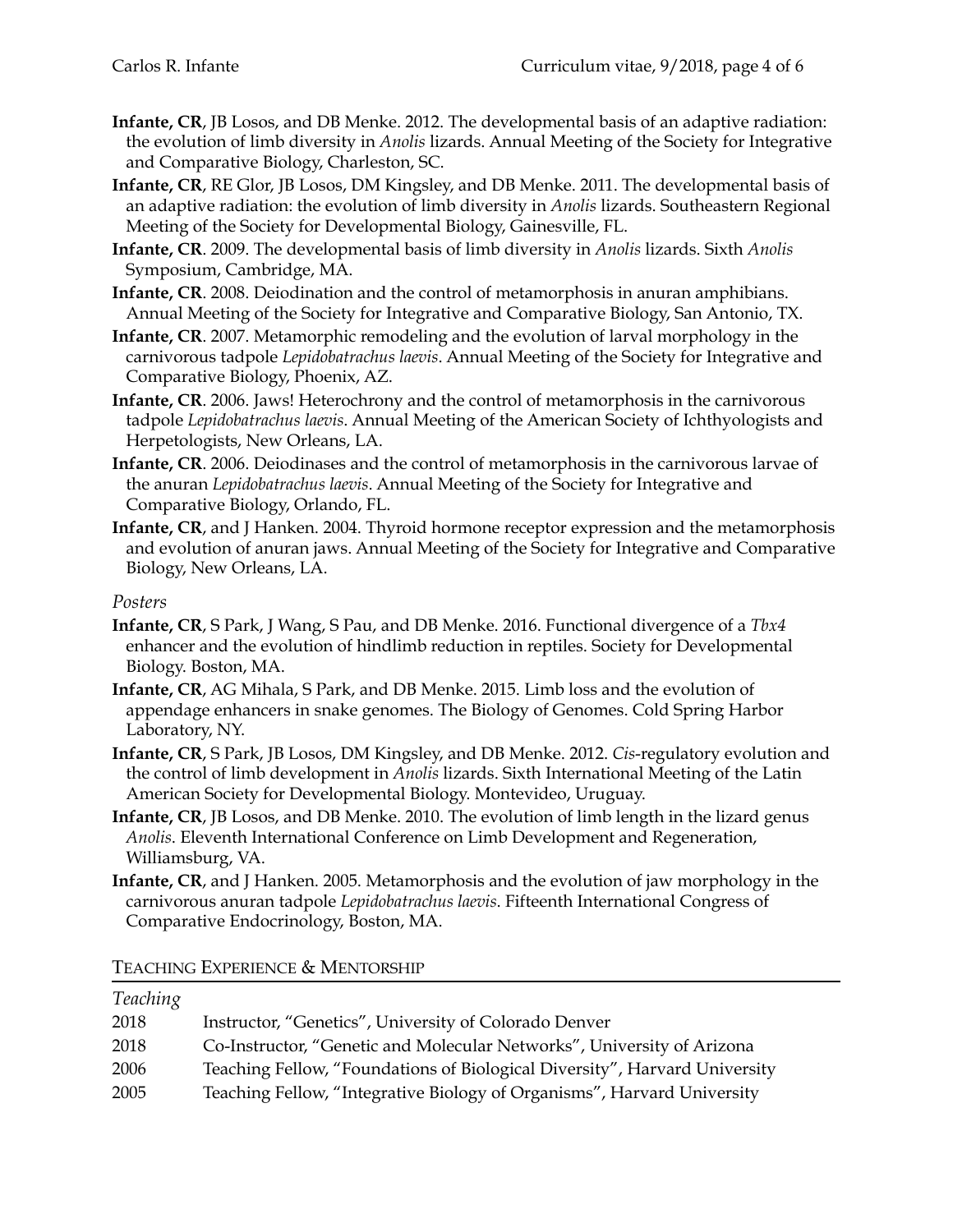- 2001 Teaching Fellow, "Genetics and Genomics", Harvard University
- 2000 Teaching Fellow, "Integrative Biology of Organisms", Harvard University

## *Mentorship*

- 2017–2018 Emma Baker (University of Arizona undergraduate researcher)
- 2012 Laura Rivera-Davila (University of Puerto Rico/University of Georgia undergraduate SUNFIG program)
- 2011–2015 Shana Pau (University of Georgia undergraduate researcher)
- 2011–2013 Tyler Haeffs (University of Georgia undergraduate researcher)
- 2011–2013 Anuj Dhir (University of Georgia undergraduate researcher)

### ACADEMIC SERVICE & PUBLIC OUTREACH

| 2017-pres. Committee Member, Vertebrate Genomes Project                                |
|----------------------------------------------------------------------------------------|
| 2012–2014 President, The University of Georgia Postdoctoral Association                |
| 2011–2014 Planning Committee, Researcher Orientation and Ongoing Training Seminar, The |
| University of Georgia                                                                  |
| 2011–2012 Board Member, The University of Georgia Postdoctoral Association             |
|                                                                                        |

2009 Invited lecture, "Exploring Biodiversity", Harvard Museum of Natural History Professional Development Series for Continuing Education

### PROFESSIONAL TRAINING

| 2012 | "A Systems Biology Approach to Understanding Mechanisms of Organismal<br>Evolution", Pan-American Advanced Studies Institute, Montevideo, Uruguay |
|------|---------------------------------------------------------------------------------------------------------------------------------------------------|
| 2003 | "Embryology: Concepts and Techniques in Modern Developmental Biology",<br>Marine Biological Laboratory, Woods Hole, MA                            |
| 2001 | "Workshop in Applied Phylogenetics", The University of California at Davis,<br>Bodega Bay, CA                                                     |

PROFESSIONAL ASSOCIATIONS

Society for Developmental Biology Pan-American Society for Evolutionary Developmental Biology Society for the Study of Evolution American Society of Ichthyologists and Herpetologists Society for Integrative and Comparative Biology Sigma Xi

### SELECT FIELD EXPERIENCE

| 2012 | Expedition Co-Leader, Museum of Comparative Zoology (Cuba)                   |
|------|------------------------------------------------------------------------------|
| 2010 | Expedition Member, Museum of Comparative Zoology (Cuba)                      |
| 2009 | Expedition Member, University of Kansas Biodiversity Institute (Philippines) |
| 2004 | Dissertation Research, Museum of Comparative Zoology (Argentina)             |
| 2002 | Dissertation Research, Museum of Comparative Zoology (Argentina)             |
| 2001 | Expedition Member, University of Kansas Biodiversity Institute (Philippines) |